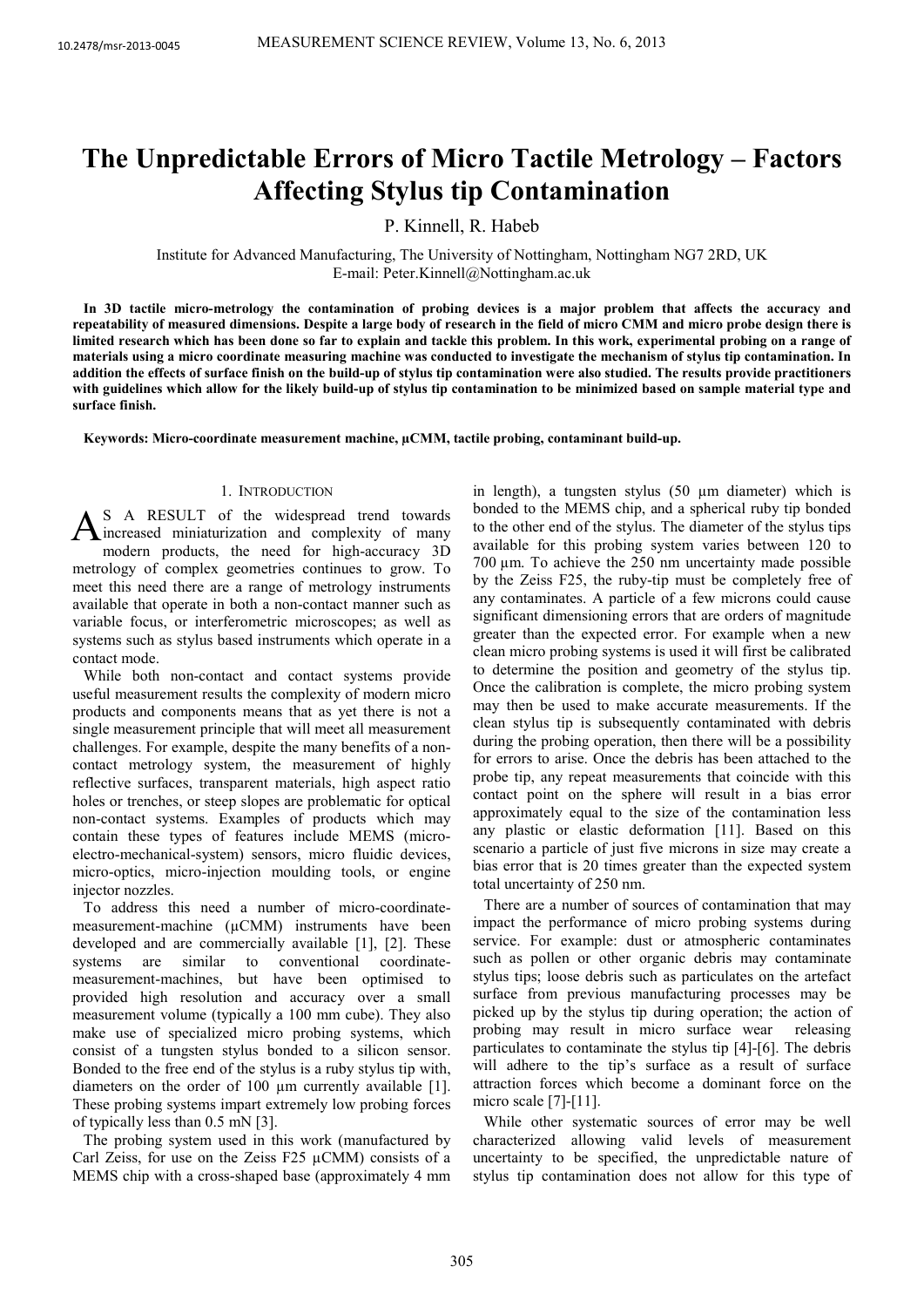analysis. In previous work stylus tip contamination was addressed from a cleaning perspective; methods for stylus tip cleaning were investigated and promising methods for debris removal were presented [11]. However, this work did not investigate or quantify the likely timeframe during normal operation that would results in significant stylus tip contamination. This paper will present results from an initial study that aims to quantify the build-up of stylus tip debris under typical measurement procedures. The build-up of contamination during repeated single point probing and linescans will be studied for a range of materials.



Fig.1. Micrographs showing examples of typical debris remaining on the sample surface prior to test probing, scale bars are 50  $\mu$ m, a) Copper (smooth), b) Copper (rough) c) Aluminium d) Stainless Steel e) Nylon f) Titanium.

### 2. METHODOLOGY

To establish the factors affecting the build-up of stylus tip contamination a series of samples were first prepared these consisted of pieces of Aluminium, Copper, Nylon, Steel, and Titanium. The samples were selected as they represent a range of materials including both high strength materials such as Titanium, and Steel, as well as relatively low strength materials such as Copper, Nylon, and Aluminium. The surface roughness of each sample was measured using a Taylor-Hobson Intra surface profiler with a sample length of 5.1 mm and a Gaussian filter applied with a lower cut off of 0.008 mm, and upper cut off of 0.8 mm; these results are given in Table 1.

#### *2.1. Preparation of material samples*

In preparation for probing each material sample was properly cleaned using standard ultrasonic cleaning baths which are commonly used in the micro and precision manufacturing environment. Two cleaning solutions were used on each sample, first a water-based detergent was used to remove general contamination. Then a finial clean was carried out using clean iso-propanol. Samples were held for 15 minutes in each cleaning solution.

Following the cleaning cycle the samples were allowed to air-dry inside a clean container. An SEM (scanning electron microscope) was used to visualise the level of remaining debris on the surface of each sample after washing. While the samples were general well cleaned inspection with the SEM in back scattered electron imaging to highlight specimen density variations showed some evidence of debris of unknown origin still present on the samples. No further action was taken to remove these few surface particles, as this reflects the nature of a produced micro component following typical cleaning prior to metrology. SEM images of each of the samples clearly show debris present on some samples, as shown in Fig.1. In addition to these six samples three additional titanium samples with highly structured surfaces that were produced using a plain water jet erosion process resulting in significant surface roughness were also selected for analysis to investigate the extreme case of highly structured surfaces.

Table 1. Surface finish measurements for all samples.

| Sample        | Ra µm | Rp µm | $Rv \mu m$ | $Rz \mu m$ |
|---------------|-------|-------|------------|------------|
| Smooth copper | 0.17  | 0.85  | 0.58       | 1.42       |
| Rough copper  | 0.76  | 2.21  | 2.75       | 4.95       |
| Plastic       | 0.78  | 1.97  | 4.96       | 6.93       |
| Aluminium     | 0.25  | 0.92  | 1.06       | 1.98       |
| <b>Steel</b>  | 0.05  | 0.16  | 0.21       | 0.37       |
| Titanium a    | 0.09  | 0.36  | 0.66       | 1.02       |
| Titanium b    | 0.55  | 1.75  | 1.62       | 3.37       |
| Titanium c    | 10.52 | 28.07 | 30.74      | 58.81      |
| Titanium d    | 12.30 | 36.49 | 29.60      | 66.09      |

# *2.2. Preparation of the micro probe sensors*

The probe sensors used in this work were manufactured by Zeiss with 125 µm ruby stylus tips, for use on the Zeiss F25 µCMM. The probes are designed to impart a maximum contact for of 0.5 mN during probing. Each probe sensor contains the full probing systems, including the probe sensor, stylus, and stylus tip. The probe sensors were each inspected using SEM to ensure the cleanness of the stylus tip, and note any pre-existing contamination or irregularities prior to probing.

#### *2.3. Probing tests plan*

After cleaning all samples and analysing the probe sensors, the probing tests were performed. Probing was executed in two modes, either single point measurements that were repeated at multiple locations on the sample surface, or repeated line scans of 2 mm over the sample surface. Care was taken to ensure probing was performed over the same local area of the samples, with probing constrained to an area of approximately 10 x 10 mm in size. The number of probing operations was initially set to 20 points, then increased to 200 points, and then finally 1000 or 2000 points. The probing direction for the majority of samples was vertical such that the pole of the stylus tip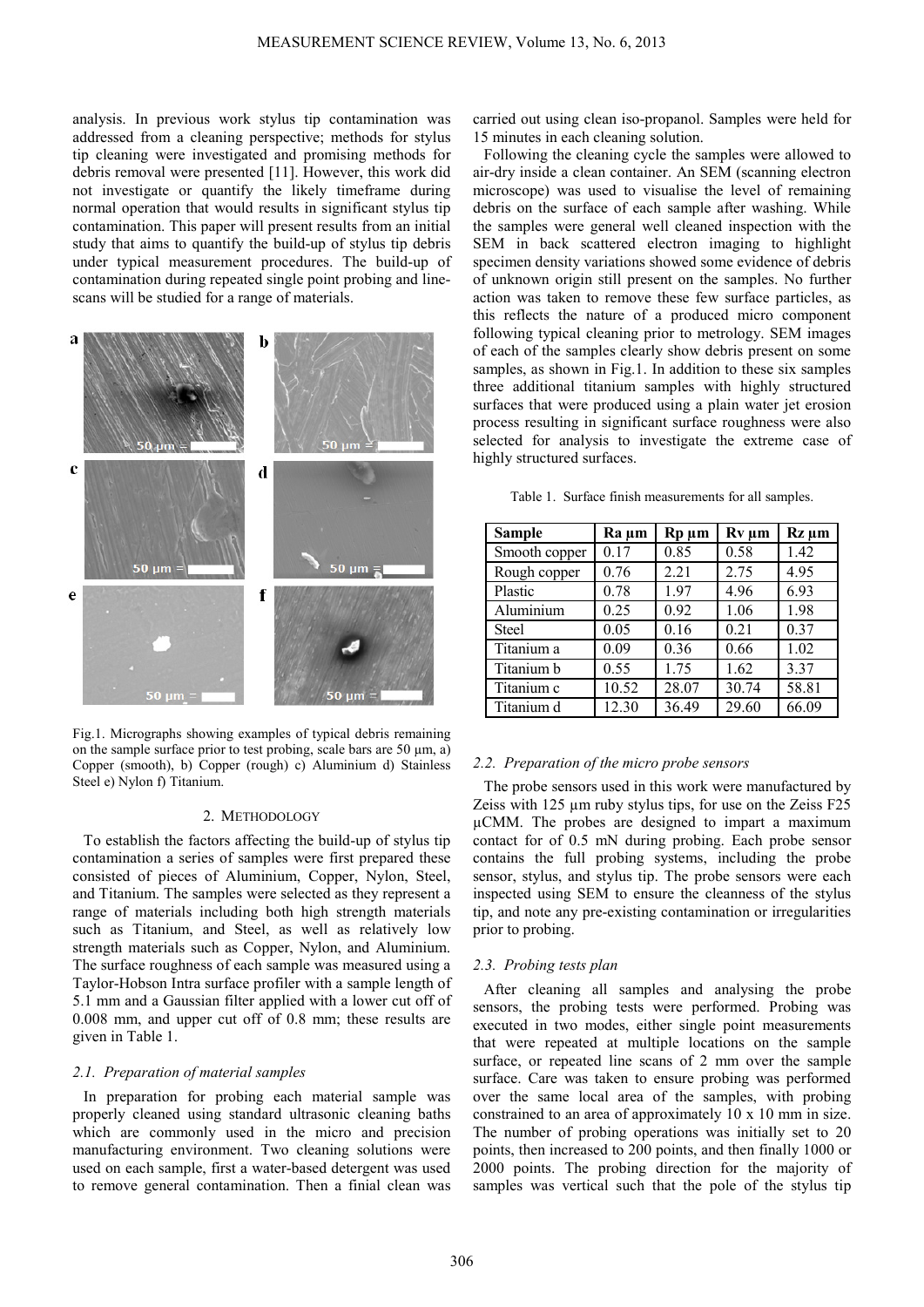surface was making contact with the sample and therefore debris was expected to adhere to this area of the stylus tip. However, as the availability of probe sensors was limited in some cases probing was performed on the sides of the stylus tip. Details are given within the results section with respect to the probing direction used for each sample. The probing directions are illustrated in Fig.2.



Fig.2. Probing directions used, with the arrows indication the typical contact points that test material makes on the probe surface, the majority of probing was conducted vertically such that the lower poll of the Ruby sphere was the contact point (indicated by the lowest arrow).

Between each set of probing tests, inspection of the stylus tip surface was performed to find out if any new debris was present on the tip surface. For quick detection of the nonconductive stylus tips which are made of ruby, BSE (back scattered emission) environmental SEM microscopy was used. This microscope was based in the same laboratory as the µCMM which minimized the potential for environmental contamination from airborne particulates. Following the initial inspection the stylus tips were transported in clean containers to a second laboratory for a material composition analysis of the observed debris on the tip surface. For this analysis used an environmental SEM with energy-dispersive x-ray spectroscopy (EDX) was implemented.

# 3. STYLUS TIP CONTAMINATION STUDY RESULTS

Probing of the prepared samples was performed in a number of configurations. The probing sequence followed for each sample, with a description of the surface contamination observed using SEM is given in Table 2. In addition a note is given to indicate the result of the EDX analysis.

For single point probing no debris was found until after the 1000 points of probing on both Copper samples. It was present following Nylon probing after 1000 points. The same probing system was then used to complete scan probing on the rough Copper sample, with 2mm lines being scanned 20 times. Fig.3. shows environmental SEM images of the stylus tip in a clean state, and following contamination. A small protrusion can be seen on the equator of the probe. This was confirmed to be Aluminium Oxide using EDX. The origin of this defect is unknown, however, as it was present on a new unused micro probe sensor, and is the same material as the stylus tip it is assumed to be integral to the stylus tip. No other instances of Aluminium Oxide debris or similar protrusion were observed in the rest of the work. For both the pieces of debris shown in Fig.3b., EDX analysis was able to confirm the material compositions were consistent with Copper, and Nylon as indicated. A second new probe sensor was then used to scan the smooth copper sample. In this case debris was also visible on the stylus tip surface as shown in Fig.4. EDX analysis of this debris was shown to be organic in nature with no indication of Copper, indicating that the stylus tip had picked up some unknown contamination following the scanning sequence on smooth Copper.



Fig.3. a) stylus tip in the new condition contamination free. A small protrusion can be seen on the horizon of stylus tip which is a defect integral to the ruby sphere. b) Indicates positions of stylus tip contamination.

The Copper (both smooth and rough) and Nylon samples were the first to be analysed. Initially single point probing was considered, starting from 20 probing points, and then the number of points scanned was increased to 200, and then finally 1000 points. Following each set of probing points the samples were observed using an environmental SEM.

A third new probe sensor was then used to probe the samples of aluminium, steel and titanium, as described in Table 1.

The SEM images of the stylus tip before and after probing can be seen in Fig.5., showing the three probing sites on the lower pole, as well as on the opposite sides of the stylus tip equator. EDX analysis of the visible debris was able to confirm the presence of aluminium, as well as traces of iron, but no Titanium was observed. Other elements found indicated organic debris that transferred from the samples onto the stylus tip.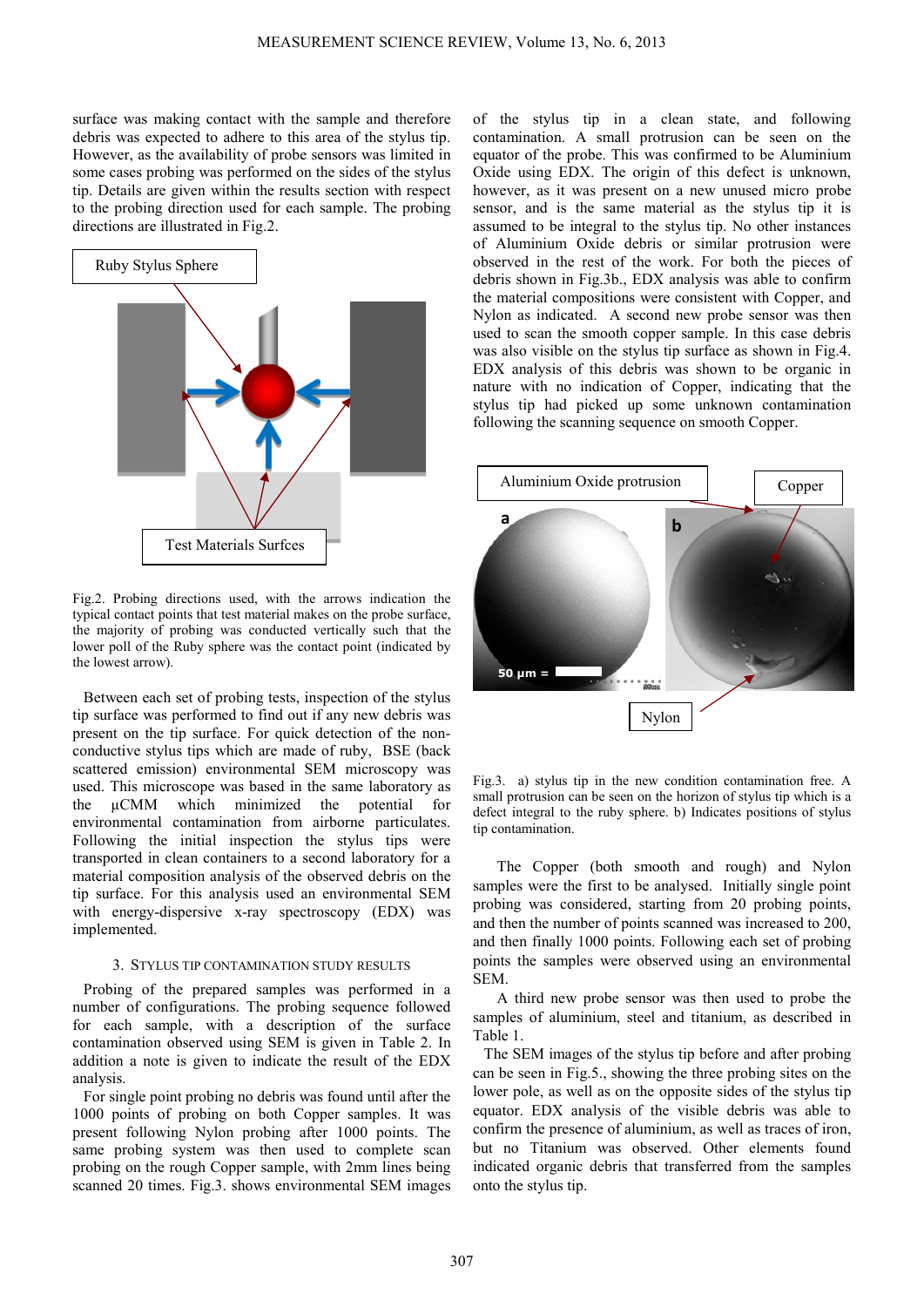|                           |  |  |  |  |  | Table 2. Summary of probing experimental results, indicating  |  |
|---------------------------|--|--|--|--|--|---------------------------------------------------------------|--|
|                           |  |  |  |  |  | probing sequence and observed stylus tip contamination debris |  |
| following SEM inspection. |  |  |  |  |  |                                                               |  |

| <b>Sample</b> | <b>Probing sequence</b>               | <b>Stylus tip State</b>        |
|---------------|---------------------------------------|--------------------------------|
| Smooth        | 20 points followed by                 | None was found after           |
| copper        | <b>BSE</b> detection. Repeat          | each set of probing            |
|               | at $200 \& 1000$ points.              | points. Debris found           |
|               | All at vertical direction             | following the scan             |
|               | probing. Followed by                  | probing. EDX                   |
|               | 20 line scans, vertical<br>direction. | confirmed not Copper           |
|               |                                       |                                |
|               |                                       |                                |
| Rough         | As for Smooth Copper                  | Same as for Smooth             |
| copper        |                                       | Copper except EDX              |
|               |                                       | confirmed Copper               |
|               |                                       |                                |
| Nylon         | 20 points followed by                 | Debris found after             |
|               | <b>BSE</b> detection for              | 1000 of probing                |
|               | debris. Then repeat at                | points, EDX                    |
|               | 200 points and 1000                   | confirmed Nylon                |
|               | points. All at vertical               |                                |
|               | probing direction                     |                                |
|               |                                       |                                |
| Aluminium     | 1000 points (vertical                 | Debris found, EDX<br>confirmed |
|               | probing direction)                    | Aluminium                      |
|               |                                       |                                |
| <b>Steel</b>  | 2000 points (right side               | Debris found EDX               |
|               | probing direction)                    | confirmed to contain           |
|               |                                       | <b>Iron</b>                    |
|               |                                       |                                |
| Titanium a    | 1000 points (left side                | Debris found EDX               |
|               | probing direction)                    | confirmed not<br>Titanium.     |
|               |                                       |                                |
| Titanium b    | 1000 points, vertical                 | Debris found EDX               |
|               | probing direction                     | confirmed not                  |
|               |                                       | Titanium.                      |
|               |                                       |                                |
|               |                                       |                                |
| Titanium c    | 1000 points, vertical                 | Debris found EDX               |
|               | probing direction                     | confirmed not                  |
|               |                                       | Titanium.                      |
|               |                                       |                                |
|               |                                       |                                |
|               |                                       |                                |
| Titanium d    | 1000 points, vertical                 | Debris found EDX               |
|               | probing direction                     | confirmed not<br>Titanium.     |
|               |                                       |                                |







Fig.5. a) stylus tip in the new condition contamination free. b) Indicates observed stylus tip contamination positions following probing of Aluminium, Steel, and Titanium a samples.



Fig.6. a) Stylus tip state following probing of Nylon and Copper samples. b) stylus tip state following probing of titanium samples b, c, and d, with large quantities of additional contamination present.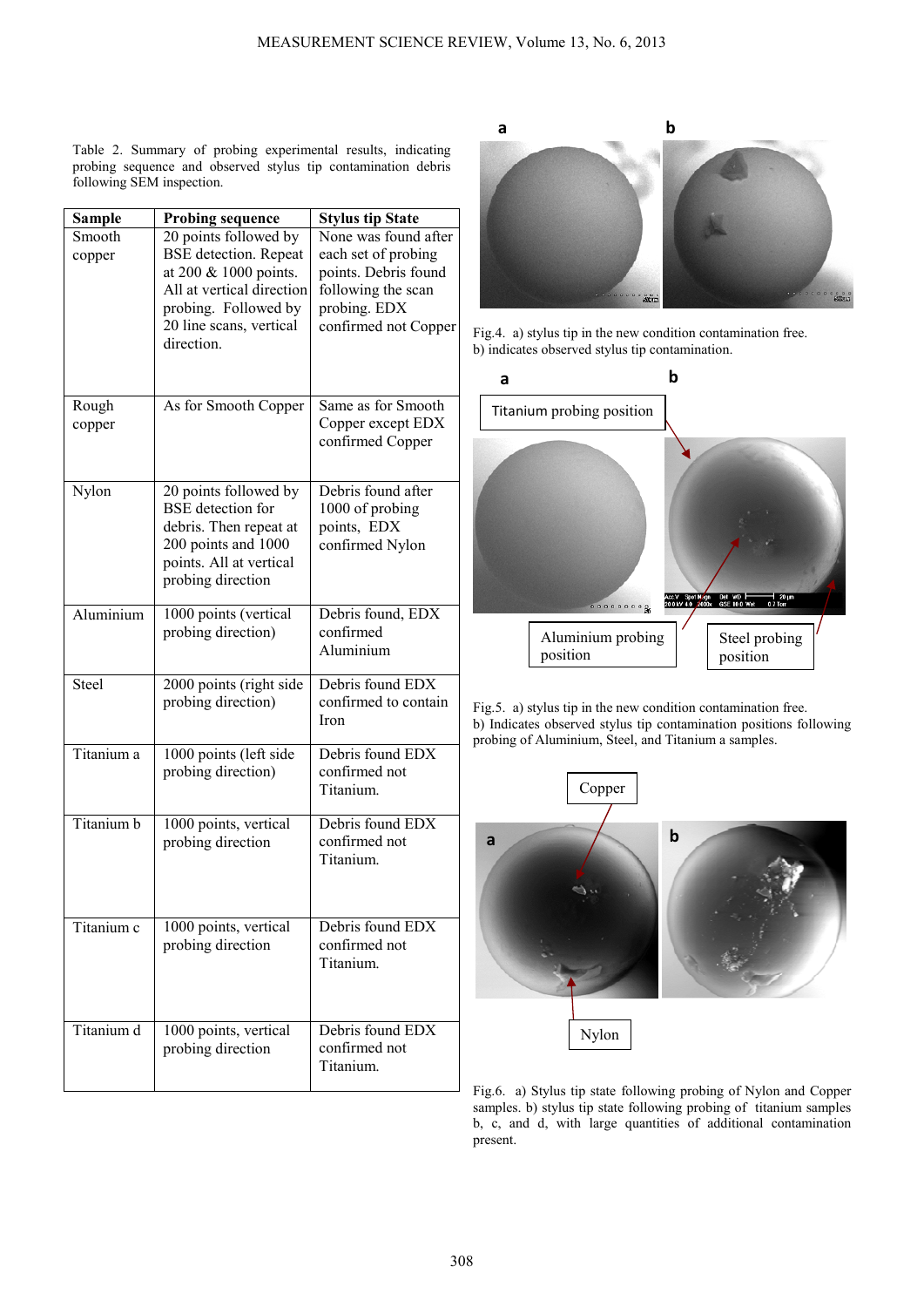For the final probing experiment, the probe sensor first used to for Nylon and Copper probing as shown in Fig.3. was reused for probing of Titanium samples b, c, and d. In this case 1000 points was performed on each sample, with a steady build up of contamination resulting in the stylus tip state as shown in Fig.6. Fig.6a. shows the state of the stylus tip before the titanium samples were probed, while Fig.6b. shows the state after probing. EDX analysis of this debris was not able to detect any titanium present indicating the debris was a result of surface contamination transfer to the stylus tip, rather than pickup of Titanium from the sample.

#### 5. DISCUSSION

Significant quantities of stylus tip debris were built up on all the probe sensors tested during the course of this work. This is despite the prepared test samples being well cleaned using a combinations of cleaning solutions in an ultrasonic bath. While small quantities of surface contamination were present on the material samples, composition analysis of the contaminated stylus tips indicated the elemental composition of much of the debris to be consistent with the material being probed. This overall observation indicates that stylus tip contamination is a significant problem, with contamination sources arising from both the material being probed as well as other undetermined sources such as surface contamination transfer from the sample to the stylus tip. Even after applying long cleaning cycles which achieved outwardly clean samples as observed to the naked eye, there is still significant potential for stylus tip contamination.



Fig.7. Graph of stress developed in an idealized piece of cylindrical debris adhered to a stylus tip surface subjected to a probing force of 0.5 mN.

The size of potential errors caused by stylus tip contamination will depend on a number of factors such as the size and the mechanical properties of debris concerned. For example small soft materials are more likely to be compressed flat under the influence of the applied probing

force, whereas larger hard materials will not. In the latter case if the debris lies in a position coincident with the desired contact point of the stylus tip during a given probing operation then a consistent bias will result in all measurements carried out at this point, the size of which relates to the size of the debris less any compression or plastic deformation as a result of probing.

In practice for debris larger than a few micrometers in diameter the resultant compressive stress will have negligible effect on the geometry of the debris. To illustrate the effects of debris size that is likely to cause a problem an idealized cylindrical piece of debris is considered. For a probing force of 0.5 mN the stress generated in the cylinder assuming and evenly distributed load on the top surface of the cylinder is illustrated on the chart shown in Fig.7. On this chart the stress generated in the debris is plotted as a function of the diameter of the cylinder. The chart also indicates the ultimate tensile strength (UTS) for Titanium and Aluminium for illustrative purposes. From the chart it may be seen that for small pieces of debris that are less than 1 µm in diameter even for high strength materials the resulting forces will cause significant compression or damage to the debris. However for larger debris greater than around 3 µm in diameter the resulting stress is unlikely to have a significant impact even for low strength materials. Observations of the contamination seen in this work suggest debris may range in size from a few micrometers up to tens of micrometers which indicates the significant impact contamination may have on probing accuracy.

The influence of the material being probed on the level of stylus tip contamination was clearly demonstrated by the test results. It was clear that surface finish contributes to the level of stylus tip contamination, as in the case of stylus tip scanning of smooth and rough copper samples there was significant build up of debris following scanning of the rougher material. However, for high strength materials such as Titanium and Stainless Steel material related stylus tip contamination was seen only in trace amounts, as compared to the lower strength materials such as Nylon, Copper, and Aluminium. Even in the case of highly structured Titanium samples, there was no evidence of material transfer from the material to the stylus tip. There was however significant contamination following probing of these rough samples due to transfer of other unknown contamination sources. A possible explanation of this is that the highly structured nature of these surfaces makes them more prone to build-up and trapping of surface contamination that is less easily removed in standard ultrasonic cleaning, and as such represents a greater risk of contamination transfer during probing.

The final conclusion drawn from the experiments is that the probing method may significantly influence the build-up of stylus tip debris. Scanning was seen to results in an increased rate of stylus tip debris build-up, this may be a results of the increased lateral forces due to sliding friction that will be exerted on the work piece, leading to a combination of normal and lateral forces impacted on the probed surface.

With this new knowledge increased awareness of the likelihood of stylus tip contamination has been made